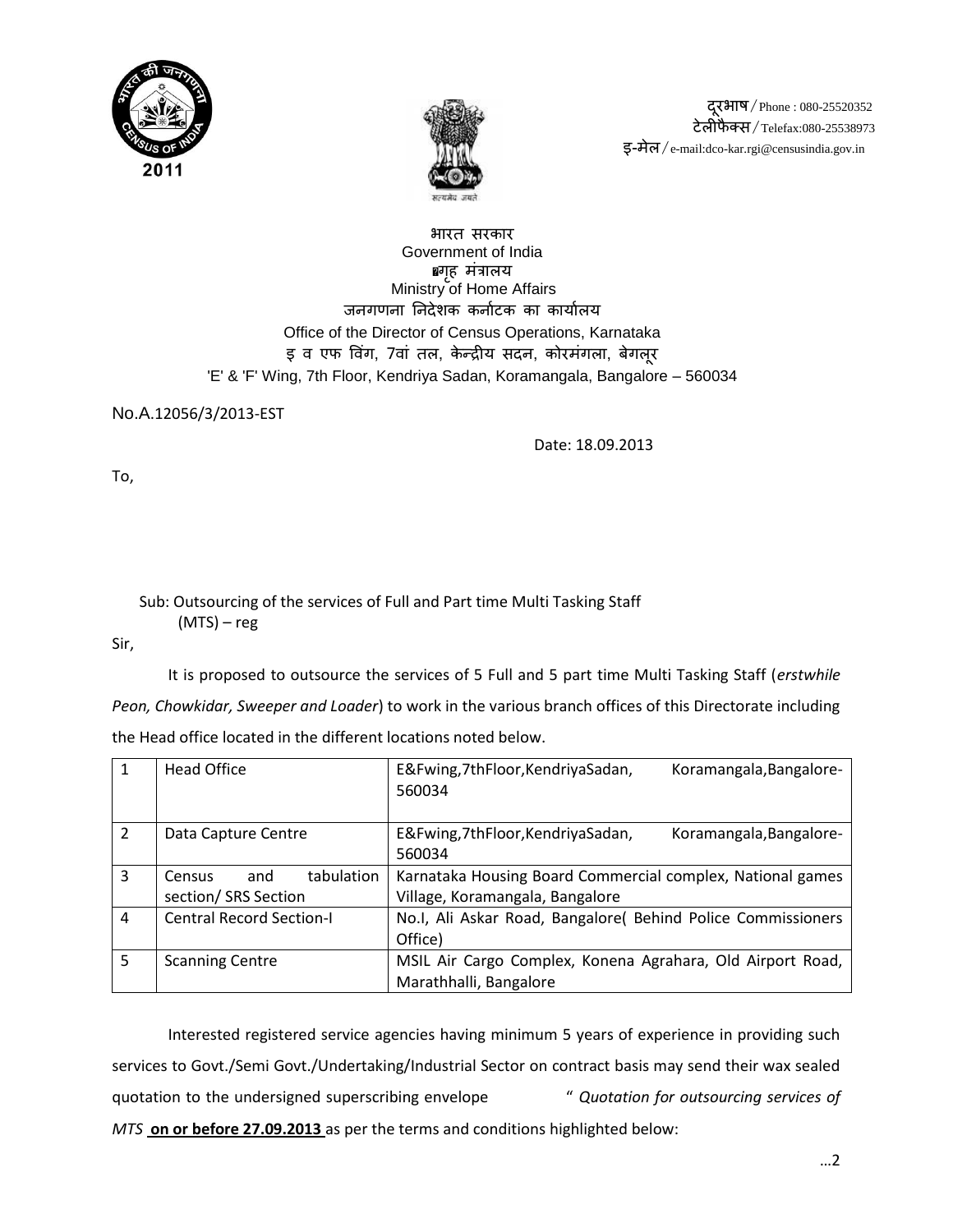.2..

Nature of work to be attended by the Full and Part time MTS is specified below.

Full Time Multi Tasking Staff: - Carrying/ handling over official files within the office premises. Operating of Xerox machine and printing machine. Shifting of office furniture, equipments, records etc. Maintenance of office records. Cleaning of tables and chairs and all other duties to be assigned. Part Time Multi Tasking Staff: - Sweeping/cleaning office premises, wiping the floor, cleaning of toilets of the Officer Chambers and other duties to be assigned.

#### Terms & Conditions:-

- 1. Minimum Qualification for Full and Part time MTS should be  $10^{th}$  Standard.
- 2. Preferably Male Personnel should be deployed for full time MTS whereas Female personnel for part time MTS.
- 3. Persons to be deployed should below 45 years of age and should have good physique and sound health
- 4. The organization should possess valid License/ Registration under relevant Labour laws*.*
- 5. The period of contract is initially for a period of one year that can be extended if it becomes necessary.
- 6. The office functions 5 days in a week (Monday Friday) between 9.30 A.M to 6.00 P.M. In view of urgency, your service personnel should work on Saturday, Sunday even on General holidays too. No separate wages for such services will be paid.
- 7. The Personnel on duty should not indulge on any unlawful activities like Consuming Alcohol, Smoking etc.
- 8. The personnel to be deployed shall possess a minimum 5 years of experience in handling such duties.
- 9. All personnel to be deployed should wear neat uniform prescribed by the agency along with Photo Identity Card during the office hours. Any person without uniform is liable to leave from duty and the agency shall be responsible for all consequences arising out of such incident.
- 10. In case of absence of any personnel from duty on any reason, the agency Should make alternative arrangements immediately in order to avoid dislocation of office work
- 11. In case of absence of any personnel, payment will be deducted on pro-rata basis for the absence period.
- 12. The personnel should be fluent in local language (Kannada) apart from other Languages.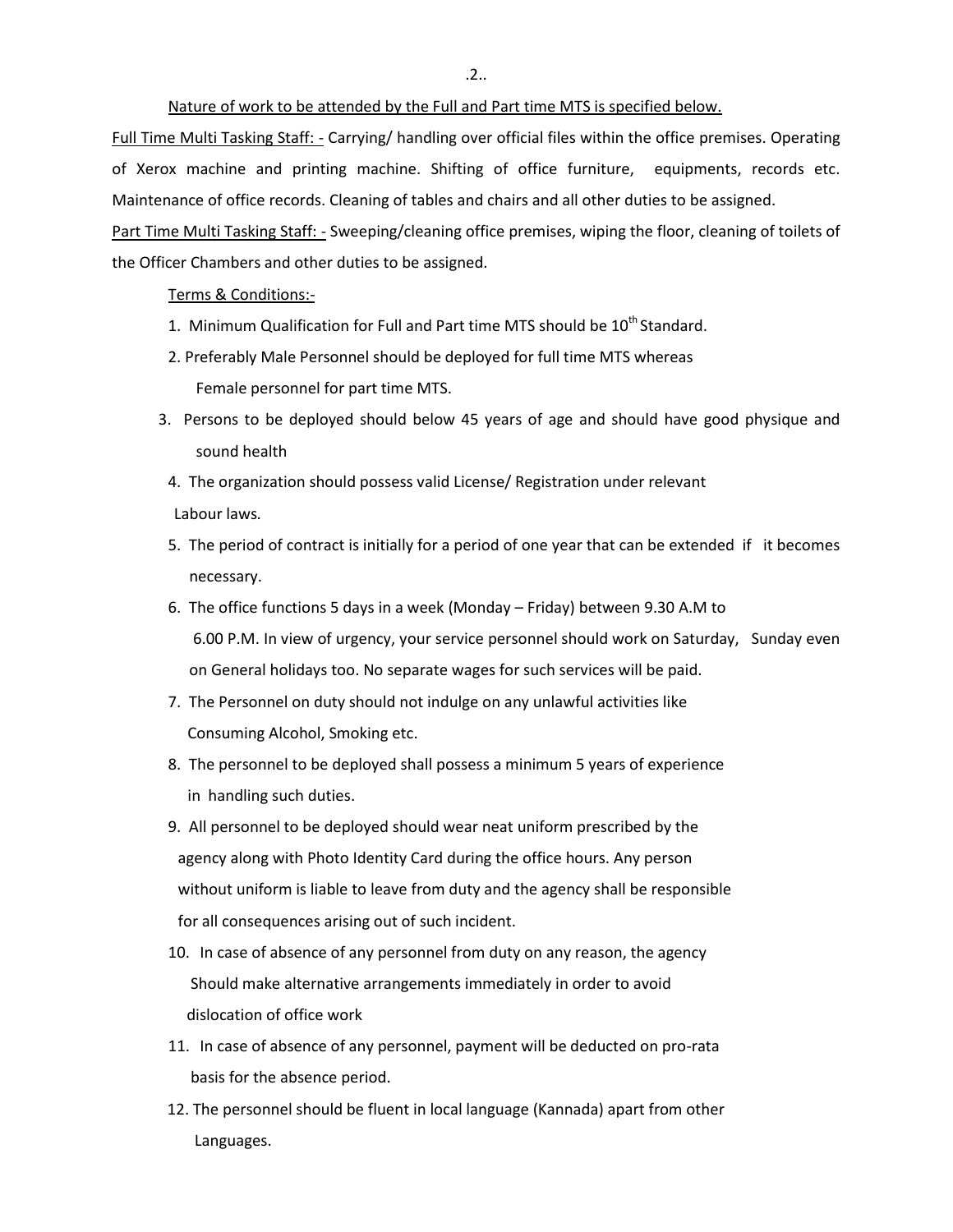13. The rates to be quoted by the agency should be inclusive of uniforms, conveyance and other statutory payments. Therefore the agency while quoting the rates should clearly mention the rates quoted by them includes uniforms, conveyance and other Statutory payments like E.S.I., P.F etc and the Service tax should be shown separately.

14. Payment will be made on monthly basis against their pre- receipted bill.

15. The Directorate of Census Operations, Karnataka reserves the right to reject any or all quotations without assigning any reason thereof.

# 16 **It may be noted that any quotation without requisite documents will be Out rightly rejected by the DCO, Karnataka.**

17. It may also be noted that there should be no room for any ambiguity and misconception in the process.

Other relevant information of bidders should be furnished in the prescribed proforma Annexure-I

Further details if any required can be had personally by visiting this office on all working days (Monday- Friday between 11 A.M and 5 P.M) before tendering your quotation.

Yours faithfully,

Sd/-

(N.Manjini) Joint Director of Census Operations, Karnataka